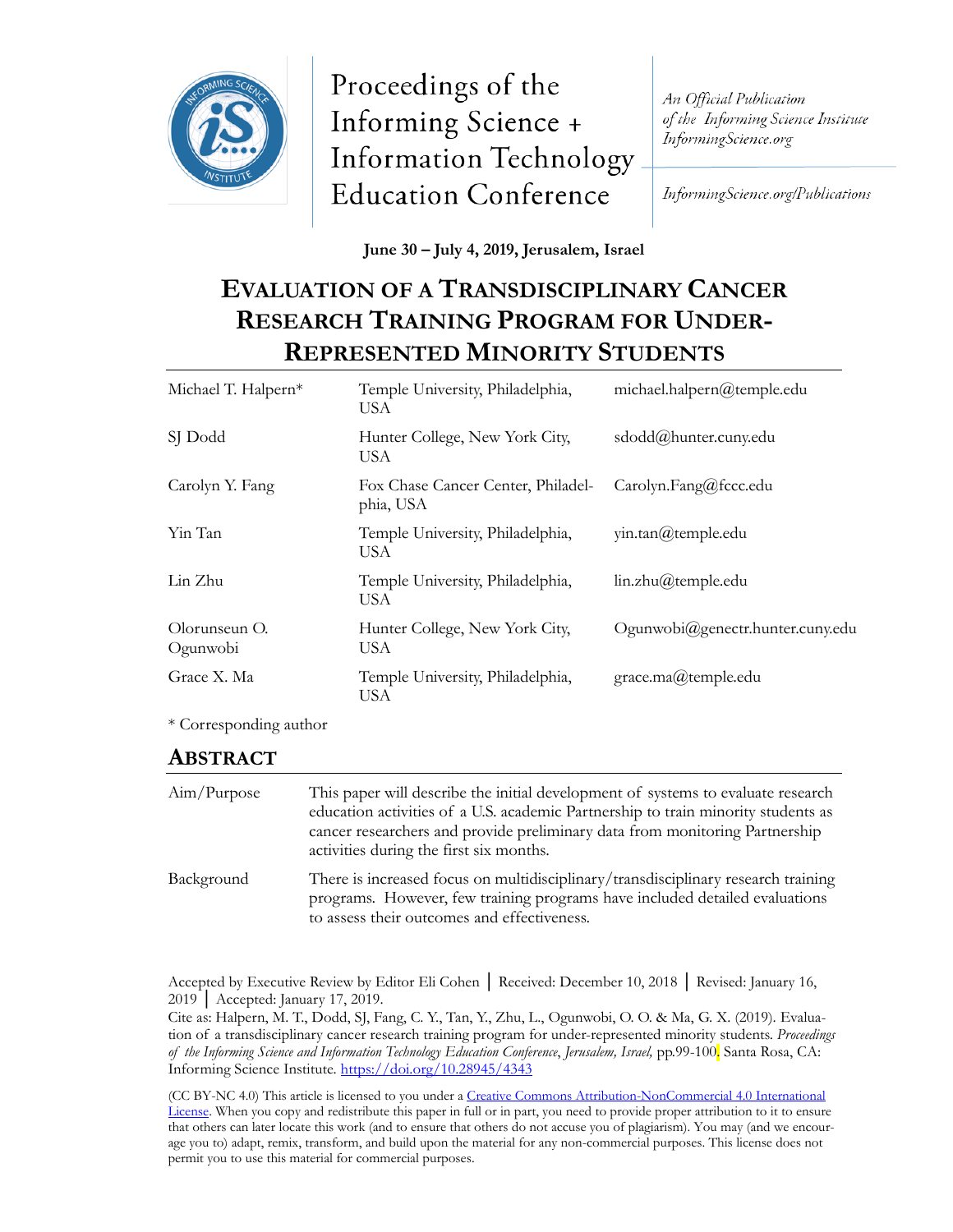#### Cancer Research Training Program Evaluation

| Methodology                                             | The Temple University/Fox Chase Cancer Center and Hunter College Regional<br>Comprehensive Cancer Health Disparity Partnership (TUFCCC/HC Cancer<br>Partnership, or the Partnership) is a recently-initiated center focused on training<br>individuals from under-represented minorities (URMs) as cancer researchers.<br>Evaluation of the training activities involves detailed specification of goals for<br>each of the Partnership's Cores; objectives for addressing each goal; measures<br>and indicators to determine progress towards each objective; and data sources<br>to provide information for the measures/indicators. |  |
|---------------------------------------------------------|----------------------------------------------------------------------------------------------------------------------------------------------------------------------------------------------------------------------------------------------------------------------------------------------------------------------------------------------------------------------------------------------------------------------------------------------------------------------------------------------------------------------------------------------------------------------------------------------------------------------------------------|--|
| Contribution                                            | This paper will provide important information for evaluation of training pro-<br>grams focused on students from URM populations and development of trans-<br>disciplinary research education programs.                                                                                                                                                                                                                                                                                                                                                                                                                                 |  |
| Findings                                                | Goals, objectives, measures, and data sources for evaluation of the Partnership's<br>Research Education Core (REC) were developed jointly by personnel from the<br>REC and the Planning Evaluation Core (PEC) in an iterative process. These<br>measures capture the training activities led by the REC (e.g., number of semi-<br>nars and workshops), scientific output by trainees (e.g., papers and grants), and<br>ability of the program to meet trainees' goals and expectations.                                                                                                                                                |  |
| Recommendations<br>for Practitioners<br>and Researchers | Evaluation plans for transdisciplinary training programs need to be developed<br>prior to program initiation. Evaluation measures should be jointly specified by<br>training and evaluation personnel, then reviewed and revised in an iterative pro-<br>cess.                                                                                                                                                                                                                                                                                                                                                                         |  |
| Impact on Society                                       | This program is intended to enhance diversity among cancer researchers and<br>increase studies to address disparities in cancer care.                                                                                                                                                                                                                                                                                                                                                                                                                                                                                                  |  |
| Future Research                                         | The PEC will oversee the evaluation of Partnership training activities over the<br>five year period and assist Partnership leaders in ensuring successful outcomes.                                                                                                                                                                                                                                                                                                                                                                                                                                                                    |  |
| Keywords                                                | academic training, neoplasms, research center, doctoral students, minority<br>groups                                                                                                                                                                                                                                                                                                                                                                                                                                                                                                                                                   |  |

## **INTRODUCTION**

In the United States (U.S.), racial/ethnic minority subgroups bear a disproportionate share of the cancer burden. To achieve health equity, it is essential to understand the factors that underlie and drive cancer health disparities. A well-trained, diverse scientific workforce is a key component in addressing health disparities; however, investigators from diverse backgrounds are underrepresented across a number of fields, including biomedical research.

The Temple University/Fox Chase Cancer Center (TUFCCC) and Hunter College (HC) Regional Comprehensive Cancer Health Disparity Partnership (TUFCCC/HC Cancer Partnership, or the Partnership) is a recently-initiated center focused on training individuals from under-represented populations including racial/ethnic minorities and first generation college students in cancer research. The overall goal of the Partnership is to establish an integrated collaborative research infrastructure between TUFCCC and HC that develops and supports cancer research, education and outreach to eliminate cancer health disparities in underserved populations. The TUFCCC/HC Partnership involves a stewardship model that broadens the scope of cancer training to create new pathways to careers; prepares students and junior faculty to participate in multidisciplinary endeavors; engages scientists more fully in science and society: and recruits from traditionally underrepresented populations.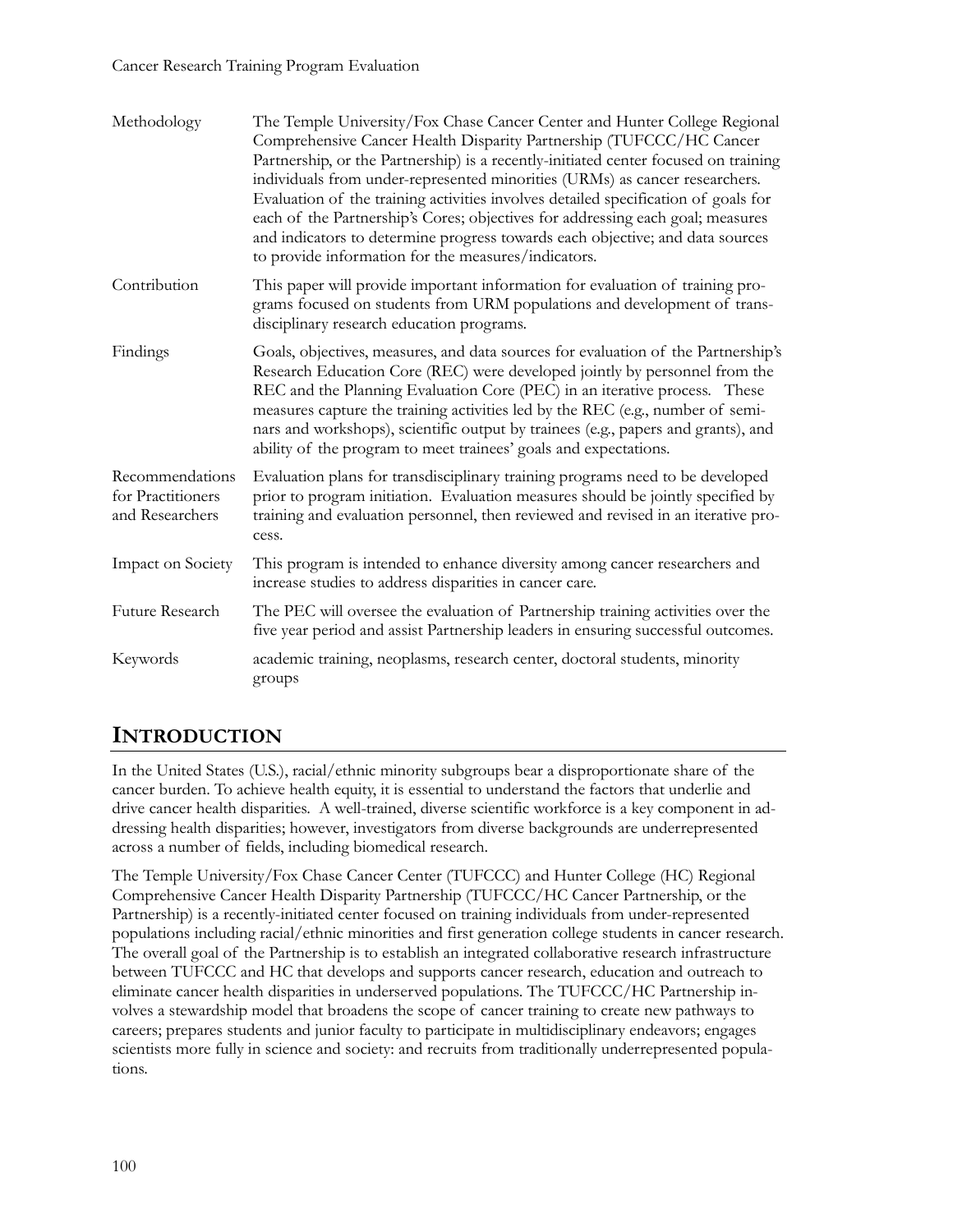This paper provides background information on the Partnership; describes the initial development of systems to evaluate Partnership research education activities to train cancer researchers; and discusses preliminary data from monitoring Partnership training activities during the first six months.

### **METHODOLOGY**

#### PARTNERSHIP MEMBERS

The Partnership includes:

**Hunter College (HC).** Hunter College is a comprehensive teaching and research institution serving approximately 23,000 students, of which 70% are ethnic/racial minorities, 28% are firstgeneration college students, and 42% are recipients of federal need-based aid.

**Temple University/Fox Chase Cancer Center (TUFCCC).** Temple University (TU) is a comprehensive public research university with more than 39,500 students enrolled in over 400 academic degree programs. Fox Chase Cancer Center (FCCC), which is affiliated with the Temple University Health System, is a National Cancer Institute-designated Comprehensive Cancer Center and a member of the National Comprehensive Cancer Network (NCCN). .

#### PARTNERSHIP STRUCTURE

The Partnership is comprised of five cores:

**Administrative Core.** The goals of the Administrative Core are to build on an effective leadership and governance infrastructure to provide administrative, scientific and programmatic oversight and monitoring, including timely coordination and communication, logistical support and budgetary management to ensure the successful achievement in high-quality standards of excellence in the proposed aims and objectives for all cores, pilot/full projects and shared resources.

**Biostatistics and Bioinformatics Shared Resource Core (BBC).** The goal of the BBC is to facilitate and enhance research in the Partnership by providing expertise in experimental design, statistical analysis, bioinformatics, epidemiology, genomics, data management and statistical computing.

**Community Outreach Core.** The goals of Community Outreach Core are to provide a community-based participatory research framework for the Partnership and develop and implement effective community outreach activities and intervention initiatives to reduce cancer disparities among underserved African, Asian and Hispanic American populations in the Eastern region of U.S.

**Planning and Evaluation Core.** The goals of the Planning and Evaluation Core are to evaluate the short-term and long-term process and outcomes for the overall Partnership and each Core; to assess funded and new research projects; and, to provide recommendations to Partnership leadership to ensure the accomplishments of the overall goal of the Partnership.

**Research Education Core.** The goal of the Research Education Core is to support educational activities that complement and enhance the training of a diverse workforce to meet the nation's biomedical, behavioral and clinical research needs to address cancer health disparities.

## RESEARCH EDUCATION CORE SPECIFIC AIMS

The Research Education Core (REC) addresses the following specific aims:

1. Develop and implement a comprehensive cancer research education program that provides research enrichment opportunities for undergraduate and graduate students from under-represented populations.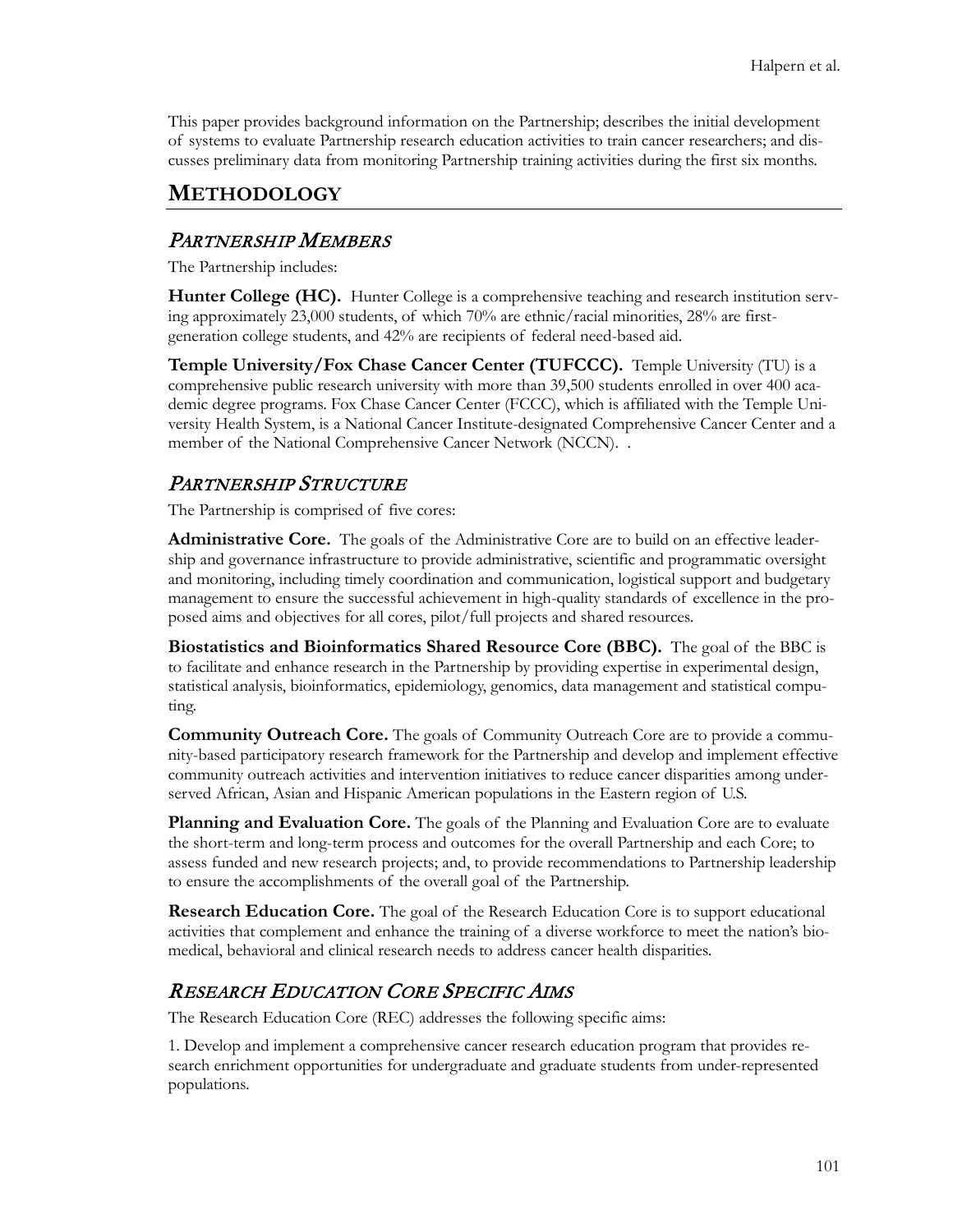The Research Education Core will offer: (1) an 8-week intensive Summer Cancer Research Institute (SCRI) for undergraduate and graduate students in biomedical, clinical, or population-based cancer research; (2) ongoing skills-based training through mentored research projects; and (3) a rich curriculum of cancer seminars, workshops, journal clubs, and grand rounds throughout the academic year.

2. Provide mentorship and research support for URM cancer fellows (postdocs, junior faculty, or early-stage investigators) to enhance career development and facilitate their transition to independent investigators.

The Core will offer an established environment to support the career development of selected cancer fellows, who will receive close mentorship and support for two years, through the implementation of mentored research projects supported by pilot project funds.

3. Facilitate academic-community research opportunities to support the conduct of culturally appropriate cancer research in partnership with underserved minority communities and populations.

The Core will increase access to educational and research opportunities that utilize multidisciplinary approaches and engage underserved minority communities in addressing cancer health disparity research questions through collaborative academic-community partnerships.

## PARTNERSHIP TRAINING ACTIVITIES

**Summer Cancer Research Institute (SCRI).** The SCRI is an 8-week research intensive program that enables students to participate in a cancer curriculum and gain hands-on training in cancer research on the TUFCCC campus. Students will be matched with mentors for their research training. Trainees will attend seminars and will participate in mentored cancer research projects and skillbuilding workshops. At the conclusion of the program, students will be required to prepare a project abstract and oral presentation to their peers and to faculty advisors at the SCRI Symposium. During the SCRI, trainees can take advantage of other seminars and unique events that may be temporally relevant and occurring campus-wide.

**Enriched training activities.** During the academic year, trainees will select specific enriched training activities in accordance with their individualized training plan and appropriate for their current needs and future career goals. These activities include:

- **Cancer Seminars.** TUFCCC sponsors several cancer seminar series including a campus-wide noon cancer seminar throughout the academic year, a monthly Distinguished Lecture Series, and a postdoctoral seminar series.
- **Journal clubs and working groups.** There are a number of topic-specific journal clubs that meet on a regular basis. Examples include journal clubs in Immunology, Cancer Biology, and Genetics. Similarly, a number of working groups meet regularly to address common themes including an Inflammation Working Group and a Health Disparities Working Group. The Health Disparities Working Group meets quarterly to address issues of health disparities in the local communities. Meetings include presentations by faculty and community partners on issues related to study design and community participation.
- **Professional/skill development workshops**. Trainees can participate in various workshops offered throughout the year. Prior workshop topics have included: presentation skills; grant-writing workshops; English as a Second Language course; staff management skills; and networking. Because communicating effectively to different audiences is askill that all trainees should develop, the Core will host workshops to enhance trainees' communication skills and confidence in engaging with diverse audiences.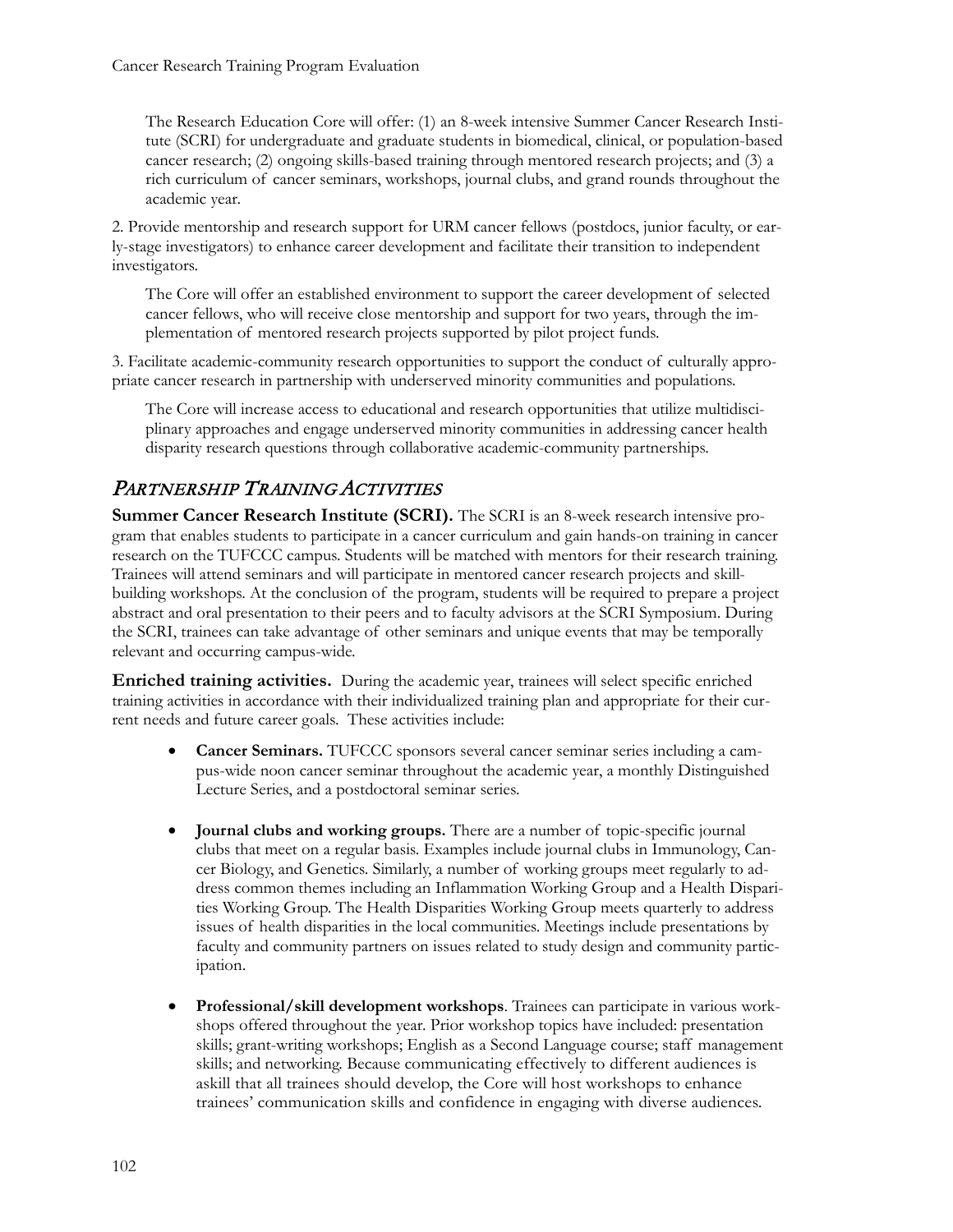• **Scientific meetings**. Trainees will be encouraged to present their research at scientific meetings. The Core will support trainees' travel costs and meeting expenses. National meetings also offer training workshops and professional networking opportunities.

**Mentored research projects.** Trainees will participate in mentored research projects, which offer key experiences in laboratory training, conducting experiments, analyzing data, and reporting outcomes. This will provide trainees with skills in conducting literature reviews, practicing safe protocols in the lab, and using standard laboratory equipment or procedures. In combination with the training activities described above, implementation of these research projects will enable trainees to gain hands-on experience in developing a project from the initial idea, obtaining the appropriate regulatory (human subjects or animal use) approvals, data collection, and analysis and interpretation. The pilot data obtained from this project can be used to support applications for external funding. Trainees will also have multiple opportunities to present their findings to various audiences.

Both graduate students and postdoctoral fellows will have opportunities to participate in workshops and training activities on public speaking, professional networking, and effective mentorship. A major strength of the program is leveraging our strong network of secondary peer mentors – postdoctoral fellows and research associates – who can serve as peer mentors with shared experiences. These peer mentors provide not only informal mentoring but also social and peer support to help students develop strategies for addressing challenges.

## FACULTY MENTORS

Core faculty provide mentorship and guidance to trainees on mentored research project proposals, career development plans, and grant applications. To ensure that trainees have multiple sources of support, a "team mentoring" approach is used, in which each trainee will have at least two faculty mentors. In addition, Core faculty facilitate community engagement, where appropriate, to increase the translational relevance of cancer research projects to underrepresented communities.

A Mentoring Advisory Committee (MAC) has also been convened. The overall function and responsibilities of the MAC are to: a) identify and assist with pairing mentees with appropriate mentors; b) provide oversight and guidance on mentorship activities; c) provide programmatic assistance to Core trainees and mentors, as needed; and d) facilitate career development and networking opportunities across institutions.

#### EVALUATION DATA COLLECTION

A key element for collection of data to evaluate the Partnership research training activities is to remove barriers (i.e., decrease burden) for submitting needed evaluation measures. This increases both the quality and the completeness of collected information (Holden & Zimmerman, 2008; Patton, 2009). To minimize the evaluation data collection burden, the Planning and Evaluation Core (PEC) uses a concurrent, real-time framework. Rather than delayed gathering of evaluation measures at later time points, with the potential accompanying recall bias, this permits collection of needed evaluation information with enhanced efficiency and quality. In addition, information on satisfaction with/utility of Partnership services, workshops, seminars, and other supports and events is collected via webbased anonymous survey and sent directly to the PEC. This encourages researchers, clinicians, trainees, and community members to provide honest and critical feedback regarding Partnership training activities and facilitate rapid quality improvement to address concerns.

## **FINDINGS**

The Planning and Evaluation Core (PEC) collaborated with the REC to evaluate career development, mentorship, and other research education activities. The aims of the PEC include: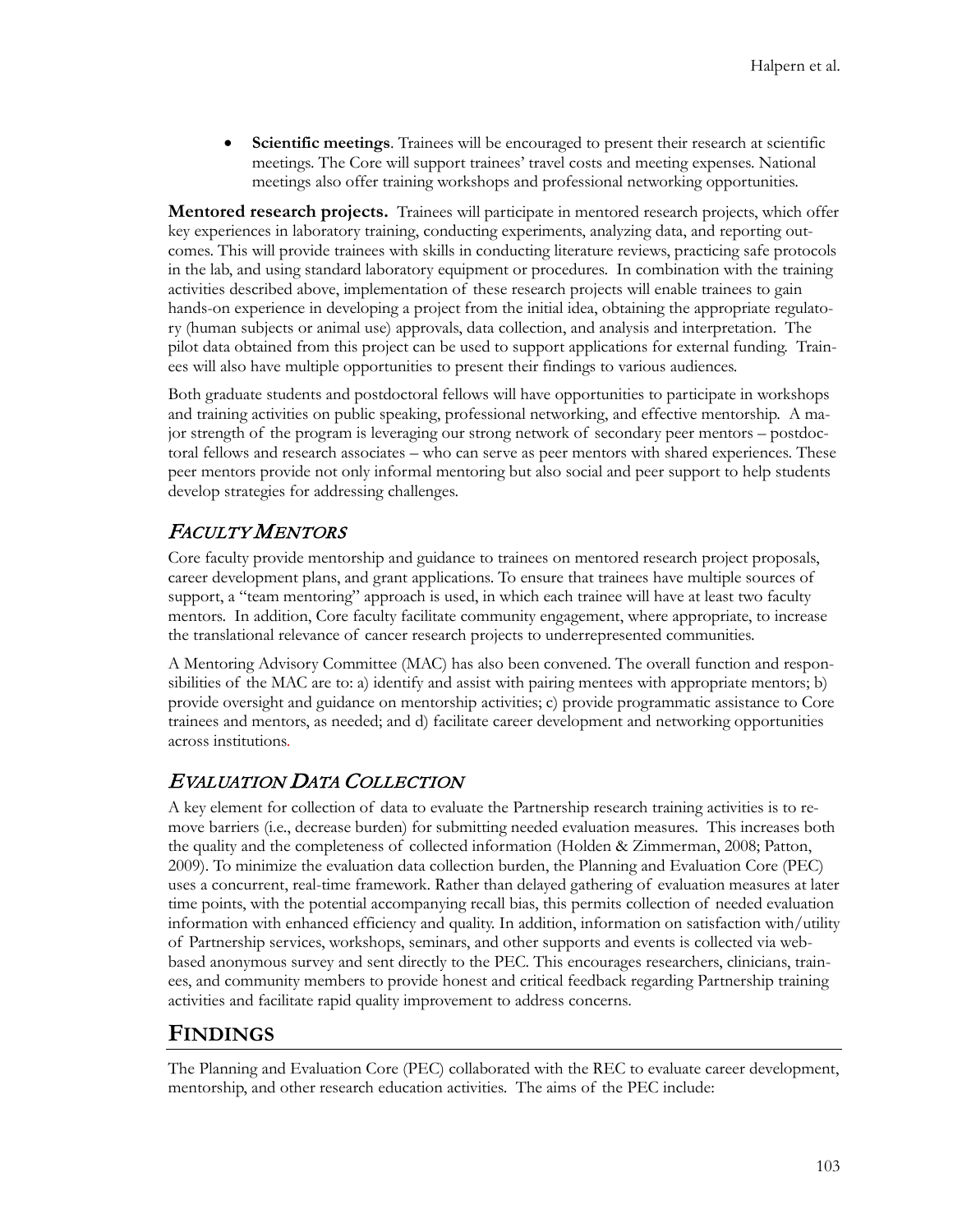#### Cancer Research Training Program Evaluation

1. Establishing a planning and evaluation structural system to monitor progress, improve activities, and assist in achieving the overall goals of the Partnership to address cancer health disparities;

2. Establishing a systematic process to solicit and review new research project proposals to increase the competitive research capacity among TUFCCC/HC partners and promote research initiatives in cancer care for underserved minority populations, and

3. Conduct ongoing process, outcome, and impact evaluation of Partnership Cores and research projects to ensure proposed short-term and long-term outcomes are met.

The PEC oversees the evaluation of Partnership training activities and assists Partnership leaders in ensuring successful outcomes. The framework for the evaluation of Partnership research training activities involves three components:

- 1. Identification of Goals that describe the main research training activities of the REC;
- 2. Specification of Objectives to determine whether each Goal is successfully accomplished;
- 3. Listing Measures and Indicators used to assess progress towards completion of each Objective;

To guide and coordinate this planning and evaluation process, it was important to identify measures that appropriately indicate the status of processes and achievement of associated outcomes; collect data in an-ongoing process; analyze and interpret collected information; identify barriers, challenges, and unmet needs; and provide feedback to improve performance, increase quality, and provide greater effectiveness and efficiency. This is an iterative process, involving initial identification and collection of evaluation measures, followed by ongoing analysis and review of these measures; discussion of the relevance, completeness, and value (i.e., the time required or other burdens involved in collecting a measure relative to its importance to the evaluation) of measures; and refinement of the evaluation measures and data collection processes. The initial goals, objectives, and measures/indicators for the REC evaluation are presented in Table 1.

Using this approach, the PEC evaluates both processes and short- and long-term outcomes. In addition, the PEC evaluates trainee-reported utility of career mentoring activities on development of competencies in team-based science and cancer communication skills. This includes use of a *Self-Assessment of Interdisciplinary Research Competencies* instrument (Gebbie et al., 2008). Responses to this self-assessment instrument are collected at initiation of the training program; self-reported deficiencies are used to individualize career development and mentoring programs for each trainee. This instrument is re-administered each year to assess changes in self-assessed "team science" competencies.

Results of the 6 month evaluation of the Partnership research education activities, based on the measures/indicators indicated in Table 1, will be presented at the conference.

| <b>GOALS</b>                                                                         | <b>OBJECTIVES</b>                                                                                    | MEASURES/INDICATORS                                                                   |
|--------------------------------------------------------------------------------------|------------------------------------------------------------------------------------------------------|---------------------------------------------------------------------------------------|
| Develop and imple-                                                                   | · Establish admis-                                                                                   | Summer Cancer Research Institute [SCRI]:                                              |
| ment a comprehensive sions process for<br>cancer research educa-cancer research edu- |                                                                                                      | Number of trainee applications and trainees se-<br>lected for 8-week SCRI             |
| tion program                                                                         | cation program<br>· Provides research<br>opportunities for<br>undergraduate and<br>graduate students | Demographic characteristics of applicants and<br>selected trainees                    |
|                                                                                      |                                                                                                      | Seminars, workshops, journal clubs, and other<br>training sessions offered in SCRI    |
|                                                                                      |                                                                                                      | Surveys examining achievement of educational<br>goals and satisfaction among trainees |
|                                                                                      |                                                                                                      | Trainee publications, presentations                                                   |
|                                                                                      |                                                                                                      | Career milestones                                                                     |

**Table 1. Goals, objectives, and measures/indicators for the REC Evaluation**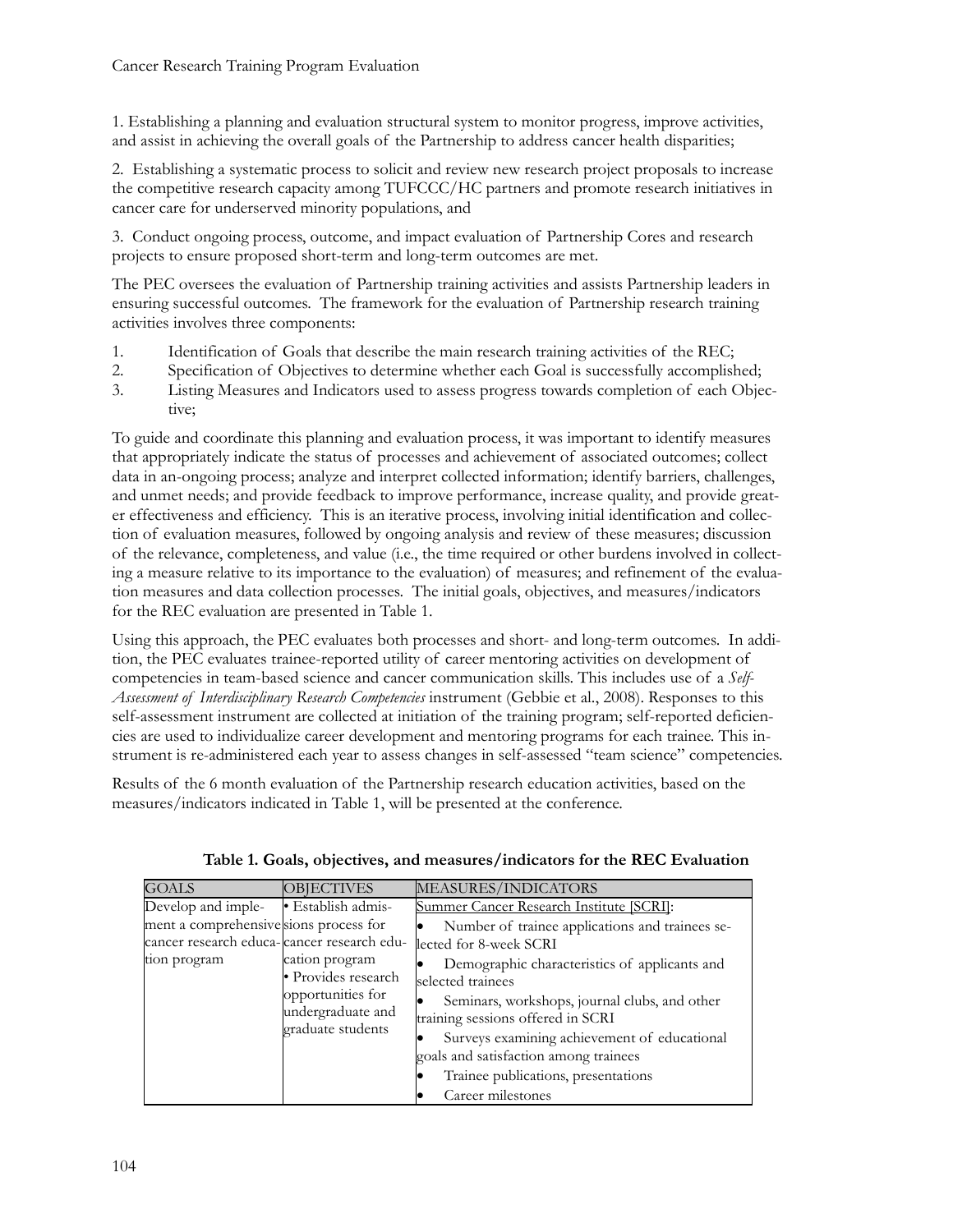| <b>GOALS</b>                                                         | <b>OBJECTIVES</b>                          | MEASURES/INDICATORS                                    |
|----------------------------------------------------------------------|--------------------------------------------|--------------------------------------------------------|
|                                                                      |                                            | <b>Enriched Training Activities:</b>                   |
|                                                                      |                                            | List of cancer seminars                                |
|                                                                      |                                            | List of journal clubs and working groups               |
|                                                                      |                                            | List of workshops and skill development training       |
|                                                                      |                                            | events offered                                         |
|                                                                      |                                            | Mentored Research Projects:                            |
|                                                                      |                                            | Number of mentors participating                        |
|                                                                      |                                            | Number of trainees                                     |
|                                                                      |                                            | Demographic characteristics of trainees                |
|                                                                      |                                            | Satisfaction of trainees with group events and         |
|                                                                      |                                            | individual-level mentoring programs                    |
|                                                                      |                                            | Scientific meetings/conferences attended by train-     |
|                                                                      |                                            | ees                                                    |
|                                                                      |                                            | Trainee publications, presentations                    |
|                                                                      |                                            | Career milestones                                      |
| Provide mentorship                                                   | · Support cancer                           | $\bullet$<br>Number of mentors available/participating |
| and research to en-                                                  | fellows at the post-                       | Demographic characteristics of selected fellows &      |
| hance career devel-<br>opment and facilitate                         | doctoral, junior facul-                    | research interests                                     |
| transition of URM                                                    | ty, or early-stage in-<br>vestigator level | Number of seminars, workshops, journal clubs,          |
| cancer fellows to in-                                                |                                            | and other training/mentoring sessions offered          |
| dependent investiga-                                                 |                                            | Surveys examining achievement of educational           |
| tors.                                                                |                                            | goals and satisfaction among trainees                  |
|                                                                      |                                            | Fellow publications, presentations                     |
|                                                                      |                                            | Scientific meetings/conferences attended               |
|                                                                      |                                            | Grant proposals submitted, grants funded               |
|                                                                      |                                            | Career milestones                                      |
| Facilitate CBPR op-                                                  | · Provide educational .                    | Number of REC training sessions & workshops            |
| portunities to support offerings/events to                           |                                            | Attendance by researchers and community mem-           |
| the conduct of cultur- support academic-                             |                                            | bers at training sessions & workshops                  |
| ally appropriate cancer community research<br>health disparities re- | collaborations                             | Number of academic-community collaborative             |
| search with under-                                                   |                                            | projects                                               |
| served minority com-                                                 |                                            | Publications and presentations                         |
| munities and popula-                                                 |                                            | Scientific meetings/conferences attended               |
| tions.                                                               |                                            | # of grant applications submitted involving aca-       |
|                                                                      |                                            | demic-community partnerships; # of grants funded       |
|                                                                      |                                            | Researcher/community partner satisfaction survey       |

#### **CONCLUSIONS**

This paper describes the structures and processes for evaluation of research training activities in the TUFCCC/HC Regional Comprehensive Cancer Health Disparity Partnership, a newly-initiated center funded by the U.S. National Institutes of Health (NIH) that focuses on training individuals from under-represented minorities (URMs) as cancer researchers. The Partnership involves a unique collaboration between two organizations with a shared vision of advancing cancer equity among underserved and underrepresented minority populations through training and research. This program is intended to enhance diversity among cancer researchers and increase studies to address disparities in cancer care. A strength of the Partnership is a dedicated Planning and Evaluation Core (PEC) to monitor progress towards achieving research education goals and objectives; identify challenges in realizing these outcomes; and provide recommendations to successfully address these challenges.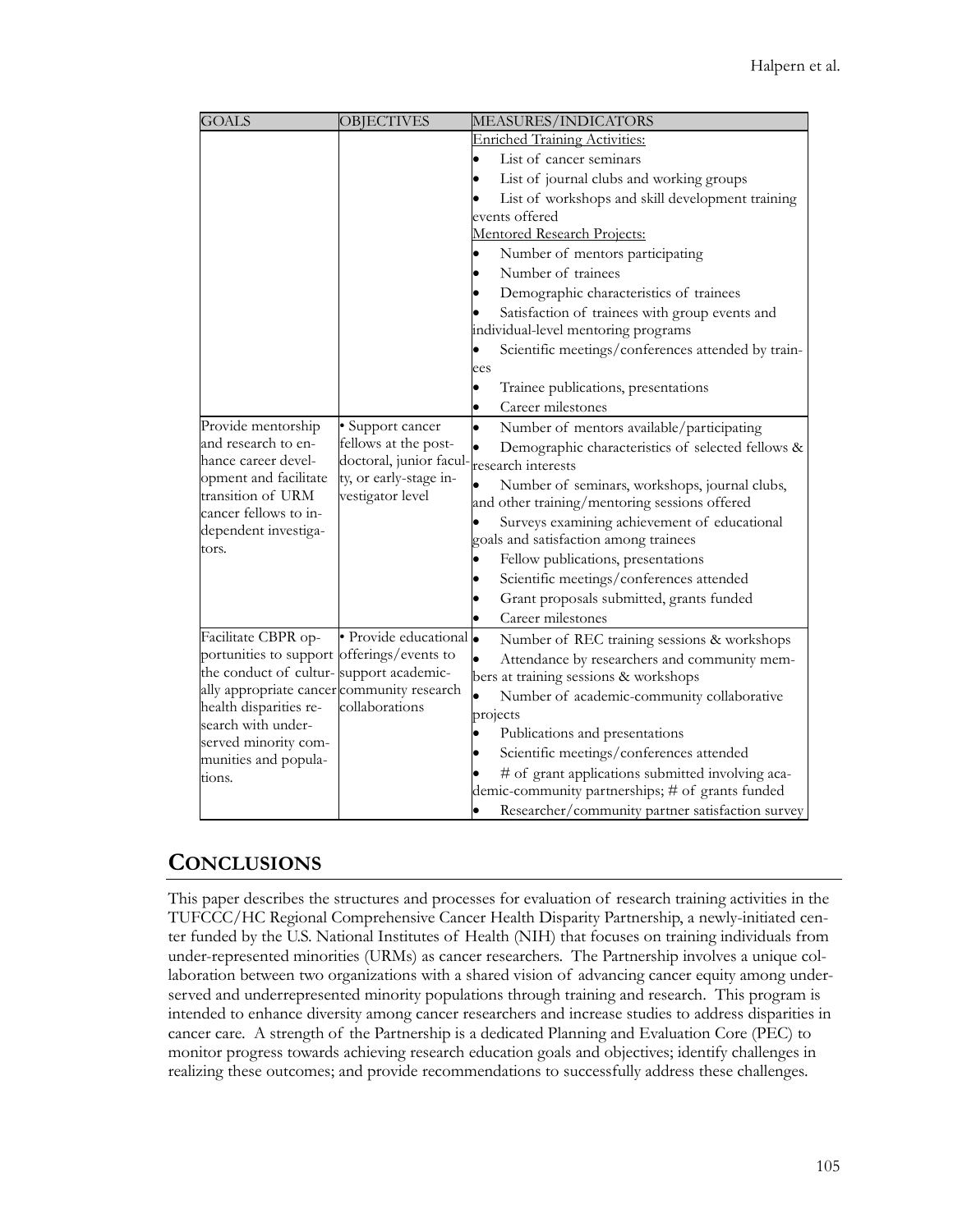Over the next five years, the Partnership will educate students from under-represented populations in cancer research. The evaluation of these research education activities will help ensure that students, mentors, and community members benefit from their participation with the Partnership and that the Partnership's aims are successfully completed.

#### ACKNOWLEDGEMENT

The project described was supported by TUFCCC/HC Regional Comprehensive Cancer Health Disparity Partnership, Award Number U54 CA221704(5) from the National Cancer Institute. The content is solely the responsibility of the authors and does not necessarily represent the official views of the National Cancer Institute or the National Institutes of Health.

## **REFERENCES**

- Gebbie, K. M., Meier, B. M., Carrasquillo, O., Formicola, A., Aboelela, S., Glied, S., & Larson, E. (2008). Training for interdisciplinary health research: Defining the required competencies. *Journal of Allied Health, 37*(2), 65-70.
- Holden, D. J., & Zimmerman, M. A. (2009). *A practical guide to program evaluation planning: Theory and case examples*. Thousand Oaks, CA: Sage Publications.<https://doi.org/10.4135/9781452226507>

Patton, M. Q. (2008). *Utilization-Focused Evaluation* (4th ed.). Thousand Oaks, CA: Sage Publications.

## **BIOGRAPHIES**



**Michael T. Halpern, MD, PhD, MPH**, is Associate Professor and Graduate Program Director in the Dept. of Health Services Administration and Policy, Temple University College of Public Health. Dr. Halpern's research focuses on health services, health policy, and program evaluation. This includes assessments of treatment patterns, quality of care, access to care, disparities, costs, and cost-effectiveness as well as evaluations of training programs and healthcare innovations. Dr. Halpern's work is focused on social determinants of health, including patient, provider, and healthcare system-level factors that affect receipt of medical care and subsequent patient outcomes, particularly for individuals with cancer and other complex chronic diseases. Dr. Halpern is also a public health historian with a focus on changing role of public health

during the early 20<sup>th</sup> century. He has more than 160 peer-reviewed publications; serves on the American Society of Clinical Oncology's Government Relations Committee and Education Committee; is co-chair of the Policy Subcommittee of the Pennsylvania Cancer Coalition; and is Section Editor for Disparities Research for the journal *Cancer*.



**Sarah-Jane (SJ) Dodd, MSEd., MSW, PhD**, is an Associate Professor, at the Silberman School of Social Work, Hunter College, CUNY, and the CUNY Graduate Center, and is also Director of the Silberman Center for Sexuality and Gender (SCSG). Dr. Dodd is a social work scholar with particular expertise in program evaluation and applied research. She has conducted program evaluations funded by the Department of Health and Human Services Office of Minority Health, NIH, SAMHSA, and the Children's Bureau. Dr. Dodd has spent two decades addressing health disparities in the area of HIV/AIDS. She is the co-author (with Irwin Epstein) of *Practice-Based Research in Social Work: A Guide for Reluctant Researchers (2012).*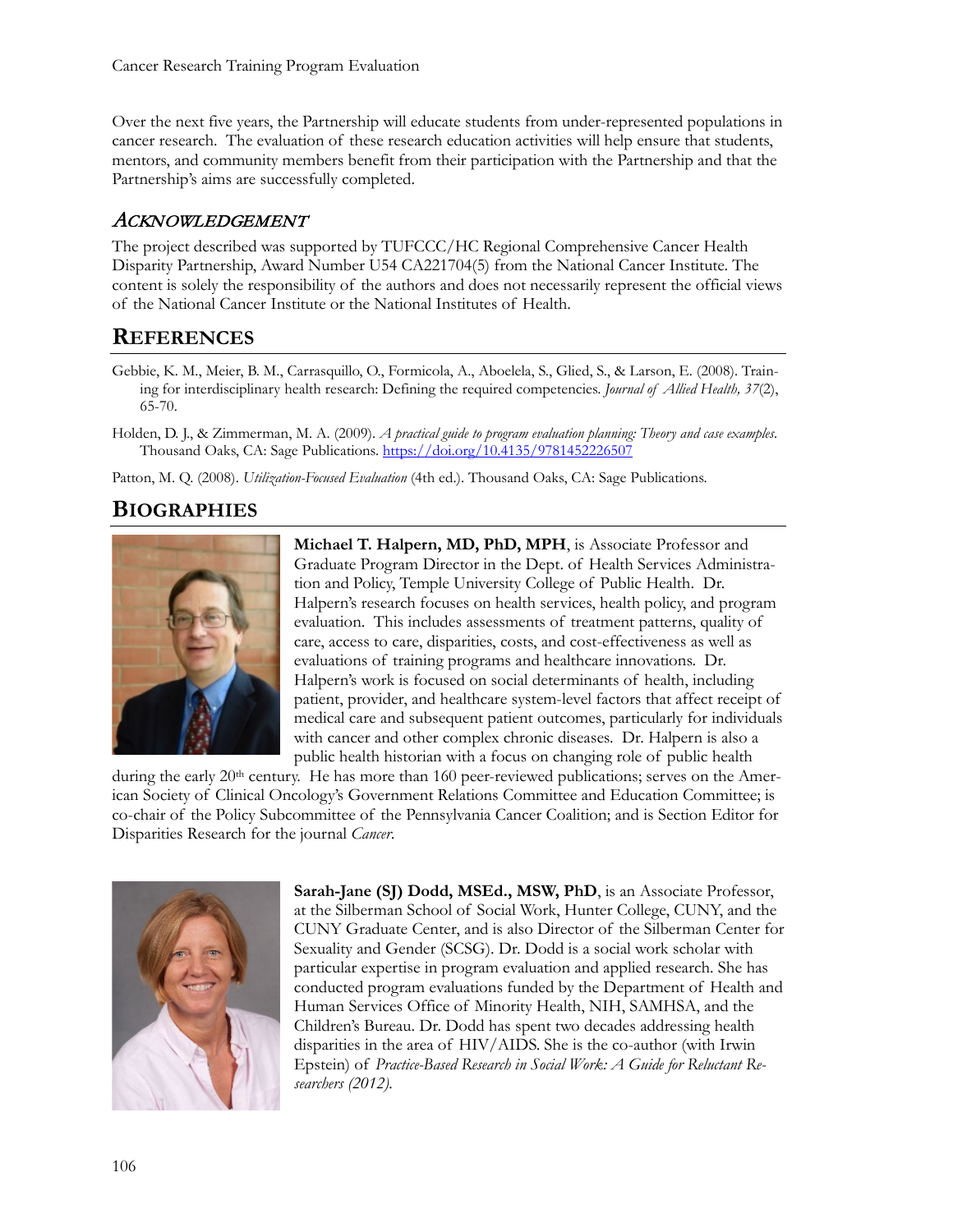

**Dr. Carolyn Fang** is Professor and Co-Leader of the Cancer Prevention and Control Program at Fox Chase Cancer Center in Philadelphia, PA. Dr. Fang received her PhD in psychology from the University of California, Los Angeles (UCLA) and completed her postdoctoral training in cancer prevention and control at Fox Chase Cancer Center. As a behavioral scientist with expertise in cancer control and health disparities, the primary focus of Dr. Fang's research is investigating how psychosocial and behavioral factors may influence cancer risk and outcomes, particularly among racial/ethnic minority and underserved populations. She has led several collaborative endeavors to address health disparities in underserved Asian Americans and is currently the PI of several NIH-funded multidisciplinary grants that examine biobehavioral pathways contributing to health disparities and cancer risk. Dr. Fang serves on the editorial

board of several journals, including *Health Psychology* and *Translational Behavioral Medicine*. Dr. Fang is an active member of the American Psychological Association (APA), the Association for Psychological Science (APS), the Society of Behavioral Medicine (SBM), and the American Society of Preventive Oncology (ASPO); and she recently served on the Executive Committee of ASPO and as Chair of the Lifestyle Behaviors Special Interest Group (SIG) in ASPO. In light of Dr. Fang's commitment to leadership and service in her field, she was selected to join the American Psychological Association's Leadership Institute for Women in Psychology in 2011. She has received various awards, including the American Cancer Society (ACS) Cancer Control Award in 2013 for her achievements in cancer control and health disparities.



**Yin Tan**, MD, MPH, is Senior Program Director and a senior researcher at Center for Asian Health (CAH), LKSOM, Temple University. Dr. Tan has an over thirty years' experience in public health research. She is experienced in developing and implementing evidence-based cancer outreach programs and engaging community partners to culturally adapt and tailor these programs through a wide array of outreach strategies including community education intervention, media campaigns, patient navigation and community capacity building. She is also experienced in program evaluation.



Lin Zhu, PhD, is the postdoctoral associate, data manager and analyst at Center for Asian Health, Temple University. She has a broad background and research experience in social behavioral sciences, including medical sociology, cultural psychiatry, and epidemiology. Within the theoretical frameworks of health behavior model, theory of planned behavior, and biopsychosocial determinants of health, her work examines how social, cultural, environmental/contextual factors interplay to influence health behaviors and outcomes of individuals. Her substantive research primarily focuses on depression risk and symptomatology, cancer screening behaviors, and healthcare service utilization, especially with respect to acculturation models and population- or community-level factors. She has strong experience in research conceptualization, measurement operation-

alization, hypothesis formation, mix-methods study design, and multilevel evaluation.